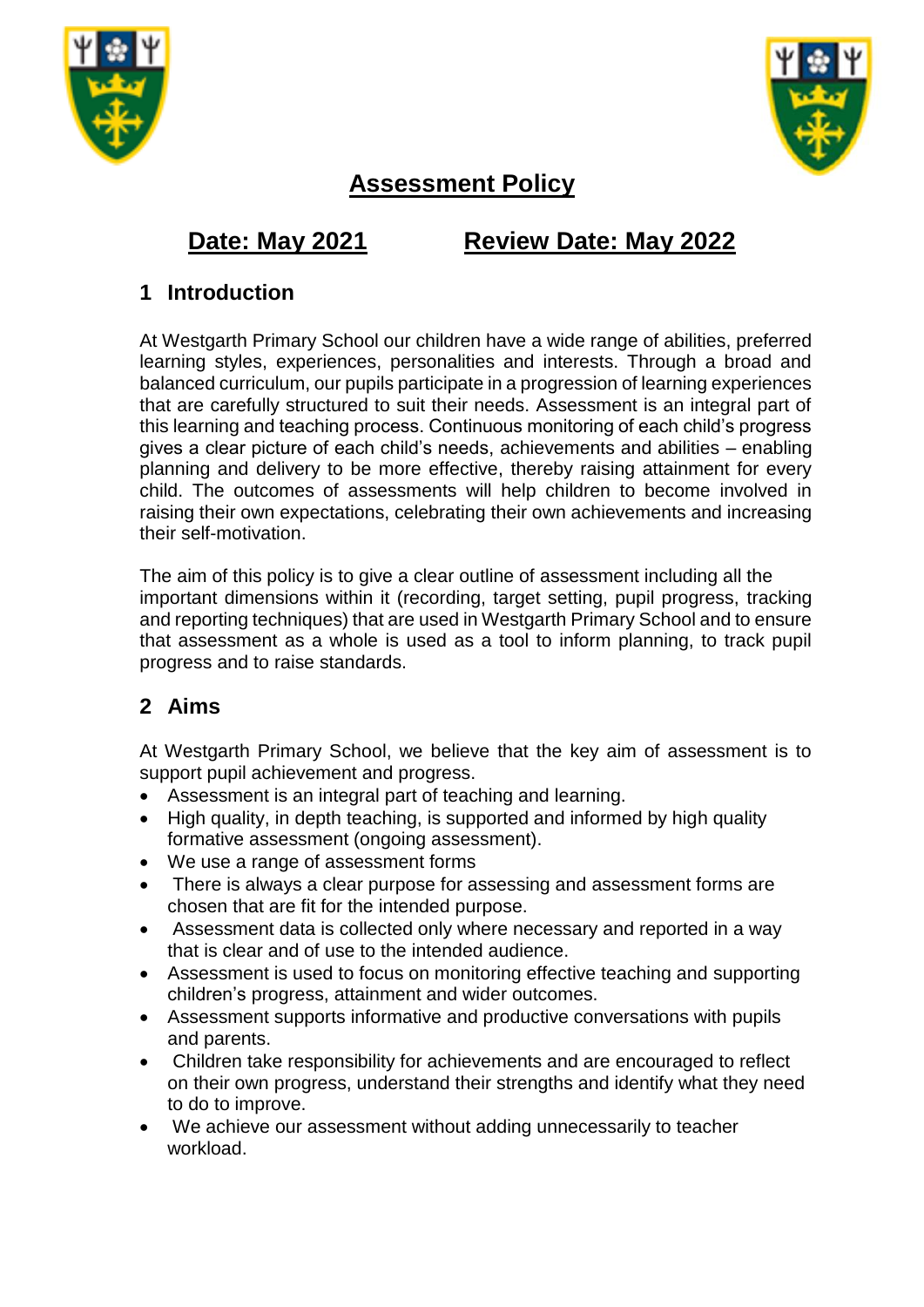• We use a range of assessment forms including "Daily In-School Formative Assessment", "In-School Summative Assessment and "Nationally Standardised Summative Assessment."

# **3 Principles**

The key principle that underpins assessment at Westgarth Primary School is:

- Every child can achieve: teachers are constantly evaluating: 'What do I need to do next, to enable all children in my class to achieve?"
- The Primary National Curriculum Programmes of Study are used as the expectations for all pupils.
- Assessment of pupils' attainment and progress is directly linked to the curriculum and evaluates pupils' knowledge, skills progression and understanding of subject requirements.
- Assessment is used to ensure that all pupils make appropriate progress.
- Personalised strategies are used to ensure that pupils have a secure understanding of key ideas and concepts before moving onto the next phase of learning

## **4 Inclusion**

Westgarth is an inclusive school and we work hard to meet the needs of all our children. Class teachers are responsible and accountable for the progress and development of all pupils in their class. High quality teaching is available to all children, including those with additional needs. We work hard as a school to ensure that all additional support in the classroom is deployed effectively. Where a child is not making the expected progress the class teacher will work alongside the SENCO, parents and external agencies (where appropriate) to plan tailored support.

## **5 Procedures – Formative and Summative Assessment**

#### **5. 1 Daily In-School Formative Assessments**

This type of assessment is embedded across all lessons – in all subjects (foundation as well as core). Teachers assess pupils' understanding of individual learning objectives and identify where there are gaps. This tells the teacher what to focus on in future lessons and prompts them to adapt their teaching approach to improve pupils' understanding. Strategies used will vary according to the subject and learning objective taught – these include:

- Use of rich question and answer sessions to evaluate pupil understanding and identify gaps or misconception
- Observational assessment.
- 1:1 or group discussions with pupils.
- Use of whiteboards, practical activities and specific resources to get instant feedback of understanding.
- Short re-cap quizzes or recall of facts.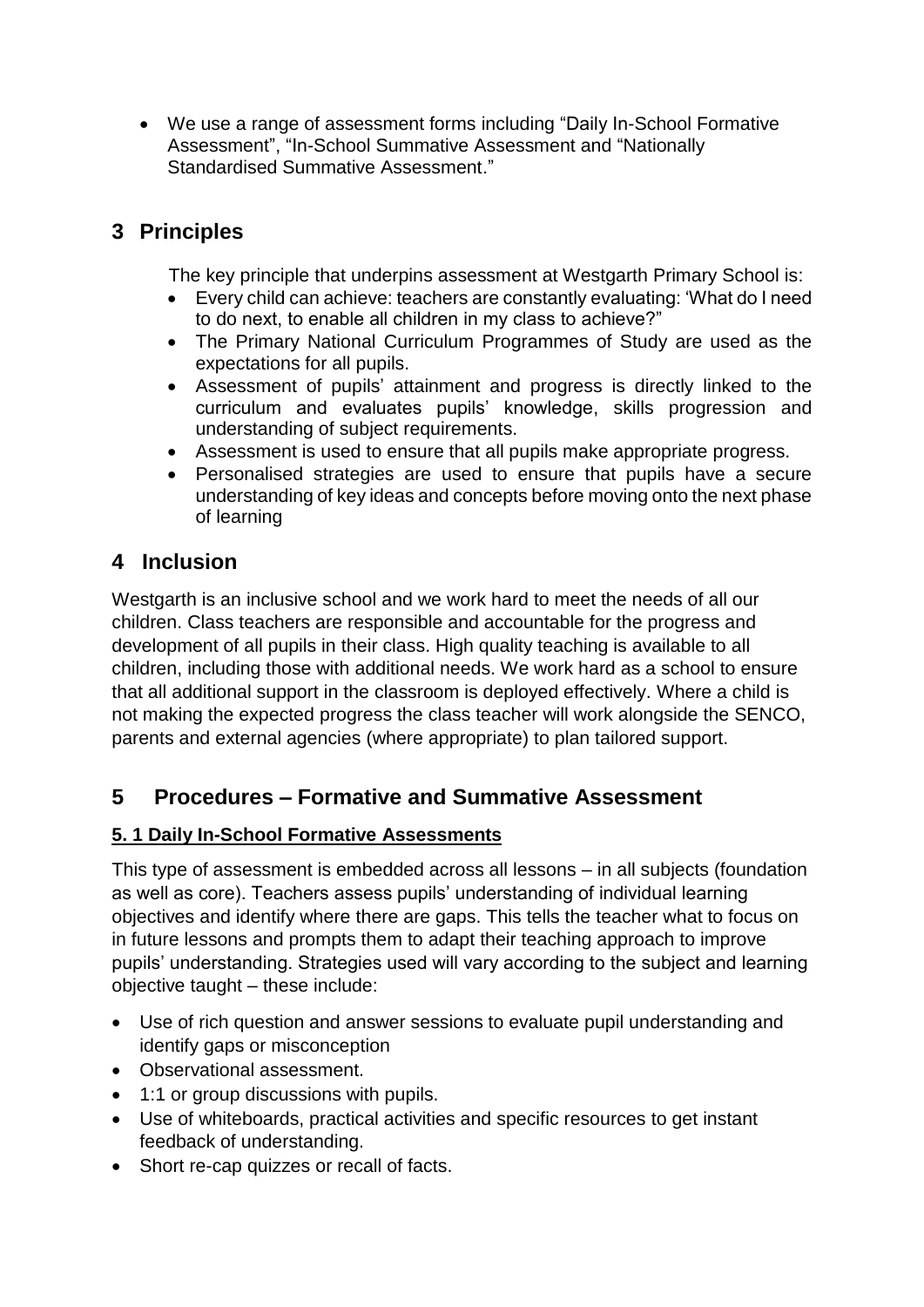- In mathematics lessons, teachers often focus on the wrong answers (which can be used to explore concepts in greater depth and to identify and address any misconceptions).
- Scanning work for pupil attainment and progress. Self (or peer) assessment at the end of lesson based on individual learning objectives and the 'Success Criteria'.
- Next step marking and feedback (see Marking and Feedback Section).

#### **5.2 In-School Summative Assessment**

In-school summative assessments are used to support teachers in evaluating pupil's learning at the end of an instructional unit or period. From this, regular Pupil Progress Meeting are held whereby the class teachers, Senior Leadership Team and SENDCo meet to analyse the results and to plan appropriate targets and support. Assessment information is used to plan teaching and learning strategies, including the identification of pupils who are working below their target stage, falling behind in their learning or who need additional support, enabling pupils to make good progress and achieve well. When tracking assessment information the SLT and subject coordinators carefully track the progress of different groups within the school. They also compare the progress rate of different groups. This information is then used to help plan to raise standards in any group identified as not make adequate progress.

#### **5.3 Nationally Standardised Summative Assessment**

Nationally standardised summative assessment provides information on how pupils are performing in comparison to pupils nationally:

#### **Year 1 Phonics Screening Check**

This check demonstrates how well a child can use the phonics skills they've learned up to the end of Year 1 and identifies pupils who need extra phonics help. It consists of 40 words and non-words that a student reads 1:1 with a teacher. Each child is scored against a national standard – children who do not meet the expected level in Year 1 are given extra phonics support and then repeat the test near the end of Year 2.

#### **End of Key Stage 1 tests**

All pupils sit the following tests at the end of Year 2:

- Reading
- Grammar, Punctuation and Spelling (GPS) OPTIONAL
- Mathematics
- Writing (teacher assessment)

#### **End of Key Stage 2 tests**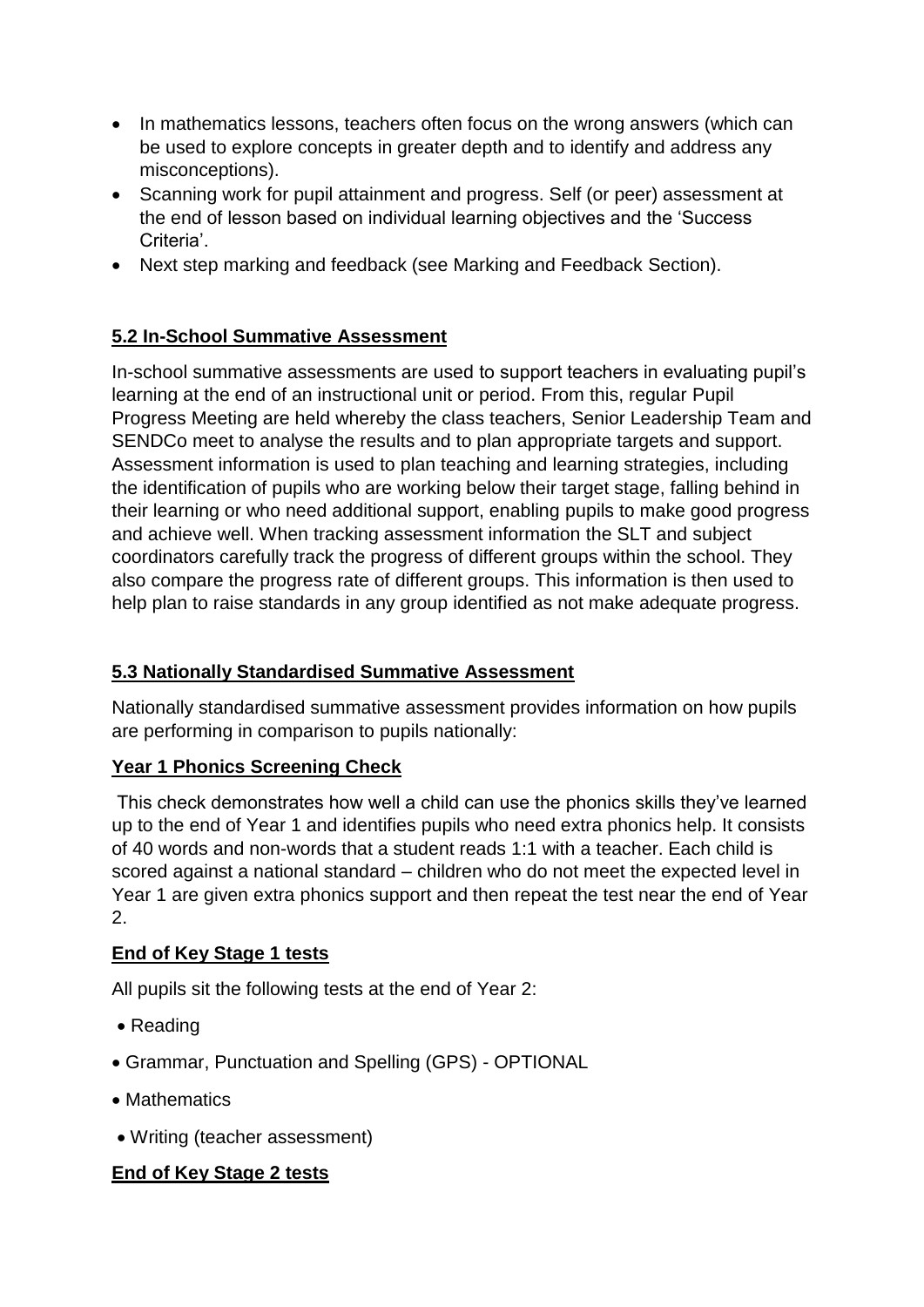All pupils will take the following tests at the end of Year 6:

- Reading
- Grammar, Punctuation and Spelling (GPS)
- Mathematics
- Writing (teacher assessment)

At the end of KS1 and KS2 pupils will be given a scaled score and a 'performance descriptor' against the expected standard. We use these results to benchmark our school's performance against other schools locally and nationally. The Senior Leadership Team makes judgements about the school's effectiveness and analysis of data is used to inform the School Improvement Plan.

#### **5.4 Early Years Foundation Stage (EYFS)**

Practitioners make profile judgements based on cumulative observational evidence recorded over the course of the year. The EYFS profile must be completed for each child. Children's progress is assessed against all 17 ELG's, informing parents of their child's level of attainment; 'expected' or 'emerging', commenting on their general progress including the characteristics of effective learning. These assessments are reported to parents, to the Local Authority, Galileo Trust and the DfE. We moderate our judgments across other primary schools within our Trust.

# **6. Reporting**

Reporting not only fulfils legal requirements but also is vital part of our relationship with parents and the wider community, serving to support and extend pupil progress

#### **Reporting to Parents**

- Termly Structured Conversation Meetings: these meetings focus on the curriculum – what pupils can do and what they need to do to improve (targets).
- Annual reports
- The results of any statutory assessments e.g. the Phonics Screening Check and end of KS1 and KS2 SATs tests.

#### **Reporting to the Local School Board**

- The Head Teacher's Report to the Local School Board (termly)
- Termly Progress updates by Assessment Coordinator

#### **Pupils**

• Through our formative assessment strategies pupils get instant feedback on a daily basis

• Our next step marking informs pupils of what they have done well and what they need to do to improve. Pupils are actively encouraged to respond to teacher's comments, questions and commands in their marking, to self-evaluate their work and set their own targets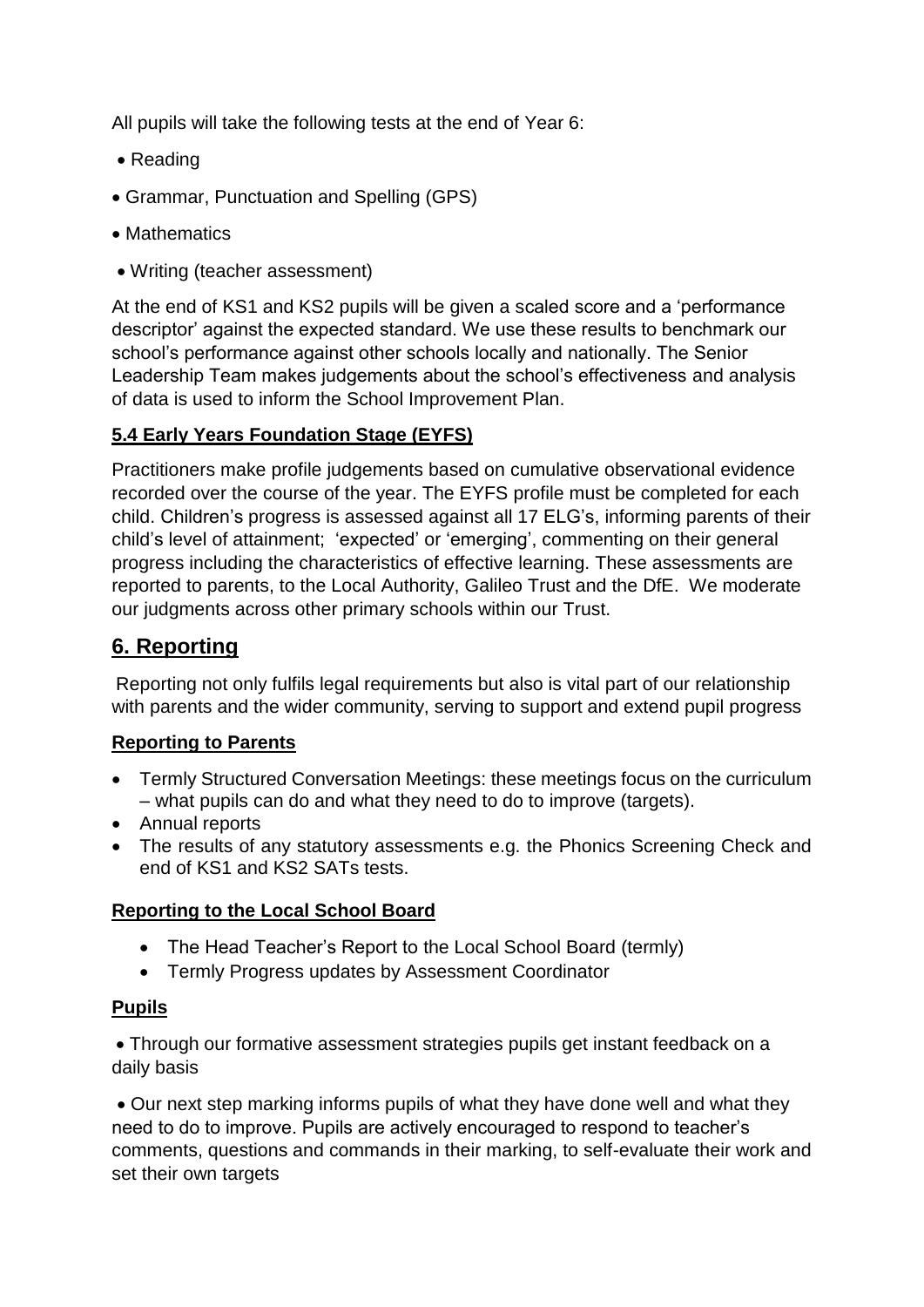#### **Local Authority and Government (DfE)**

All statutory information (including relevant teacher assessments) is sent to the Local Authority and DfE as required

### **7. Governance, Management and Evaluation**

A member of the Senior Leadership Team (SLT) has been assigned the role of Assessment coordinator and has responsibility for maintaining this Assessment Policy and reviewing or updating it as necessary.

Lesson observations by the SLT are used to monitor the effectiveness of formative assessment strategies used in class. Book Scrutinies with curriculum coordinators are used to evaluate the effectiveness of next step marking and target setting.

At the end of every term, the SLT arranges Pupil Progress Meetings with teachers to analyse the attainment and progress made by pupils. The main aim of these meetings is to identify pupils who are underachieving and to put support in place to fill the gaps. Intervention includes adapting whole class planning, pre-learning, intervention groups, catch-up programmes etc.

#### **7.1 Role of the Assessment Coordinator**

The lead for assessment holds responsibility for:

- Leading school development in assessment, recording and reporting
- Collate and report whole school progress data to The Local School Board, SLT and teaching staff
- Keeping the assessment policy is up-to-date;
- Ensuring all staff are supported in its use and application.
- Planning assessment arrangements alongside all curriculum coordinators
- Networking with other assessment coordinators within Galileo Trust
- Mapping Moderation and Standardisation Moderation to ensure a consistent approach to assessment across the school.
- Arranging external moderation with schools in Galileo Trust

The Senior Leadership Team work together to:

- Contribute to Action Plans and the SIP
- Order/purchase SATs tests and other assessment materials/resources
- Analyse data to inform Pupil Progress Meetings, Performance Management and SEND/Vulnerable Pupil Provision
- Moderate Reading, Writing and Mathematics assessments
- Ensue Early Years staff meet regularly to moderate work for the EYFS profiles
- When selected, Local Authority moderation also takes place

#### **Competence and Effectiveness of Staff**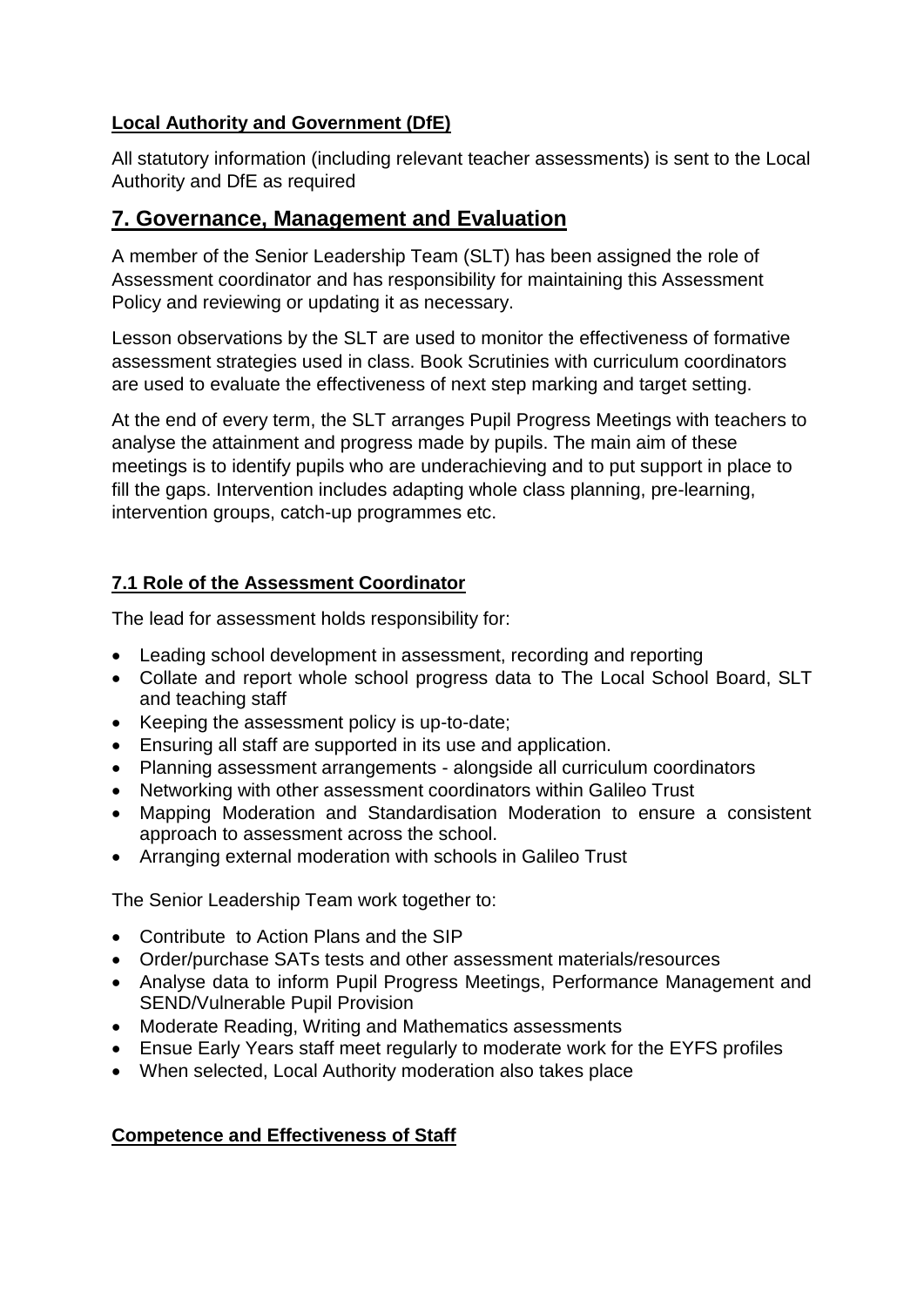All teaching staff have a shared responsibility for the application of the assessment policy.

All teachers are kept up to date with developments in assessment practice through staff meetings. Staff meetings are set aside for assessment updates and also to moderate work. The SLT plan these in accordance with the School Improvement Plan. The assessment coordinator attends relevant courses to stay up-to-date with current practice and meets with other coordinators within our trust to share good current practice.

## **8. Marking**

Effective marking is essential part of the educational process. Marking children's work ensures that monitoring of work takes place and informs future planning. It provides knowledge of results for pupils and helps to form learning targets. It provides opportunities for children's efforts to be valued, and promotes positive images of themselves as learners.

As a result of marking, pupils should understand what they have done well, are clear about how to improve and make visible signs of improvement.

All marking should be meaningful, manageable and motivating.

**Meaningful:** marking varies by age group, subject, and what works best for the pupil and teacher in relation to any particular piece of work. Teachers are encouraged to adjust their approach as necessary and trusted to incorporate the outcomes into subsequent planning and teaching.

**Manageable:** marking practice is proportionate and considers the frequency and complexity of written feedback, as well as the cost and time-effectiveness of marking in relation to the overall workload of teachers.

**Motivating:** Marking should help to motivate pupils to progress. This does not mean always writing in-depth comments or being universally positive: sometimes short, challenging comments or oral feedback are more effective. If the teacher is doing more work than their pupils, this can become a disincentive for pupils to accept challenges and take responsibility for improving their work.

#### **General:**

- The focus of marking should be on the **quality** of feedback and not the **quantity.**
- Feedback can take the form of spoken or written marking, peer marking and self-assessment.
- Feedback is highlighted using a pink bar "pink to think".
- Feedback can be given in different ways e.g. steps to improve, examples, reminders and challenges.
- Comments, if needed, (specific to learning objectives) should be used in order to move children forward in their learning
- Every lesson should have clearly identified learning objectives and success criteria which are shared with the children.
- Teachers are responsible for ensuring that marking is appropriate and proportionate.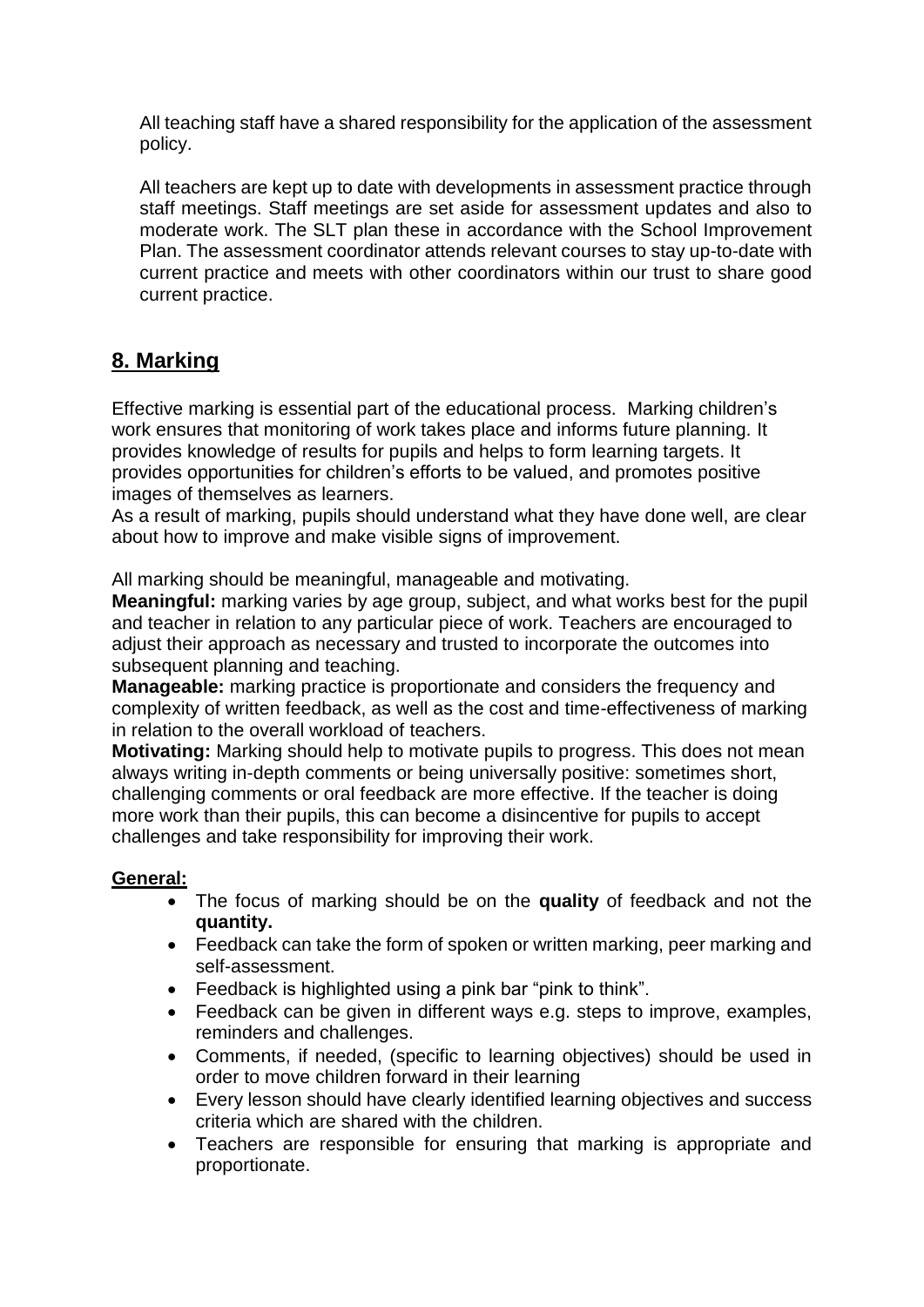- Where appropriate, marking should be completed before the next task is set and in time to effectively inform future planning.
- Marking must be consistent within all books and throughout school.
- All marking is to be done in black pen.
- Any verbal feedback given can be recorded with a code (see appendix 1).
- Adult Assisted Work code can be used to denote completed work with lots of adult support.
- Children must respond to marking by using a blue pen
- Teachers must check actions/corrections.
- Marking should also comment on presentation, if poor.

#### **Maths:**

- Green smiley face stamp is used to motivate and denote recognition of effort, application and achievement.
- Ticks are used to show correct answers
- Crosses are used to identify incorrect answers
- KS2- purple pen is used to show independent checking of calculations, answers and results.

#### **Writing:**

- Marking page is left to mark extended writing (right hand page).
- Green smiley face stamp and a written comment is used to motivate and denote recognition of effort, application and achievement.
- Ticks are used to identify key NC statements
- KS2- purple pen is used to show independent editing or writing.
- In some cases it may be appropriate not to mark work, e.g. final drafts for display.
- Assessed writing should be acknowledged using the code **AP.**

#### **Foundation Subjects:**

- In the Foundation Subjects, work should be acknowledged with a green smiley face stamp. A written comment is used to motivate and denote recognition of effort, application of skill/knowledge and achievement.
- Any written work should be marked the same as writing.

#### **Data**

Teachers make a judgement based on the NC every term.

Teacher assessment is used to collect data for Mathematics, Reading & Writing.

#### *'Mastery learning is a specific approach in which learning is broken down into discrete units and presented in logical order. Pupils are required to demonstrate mastery of the learning from each unit before being allowed to*